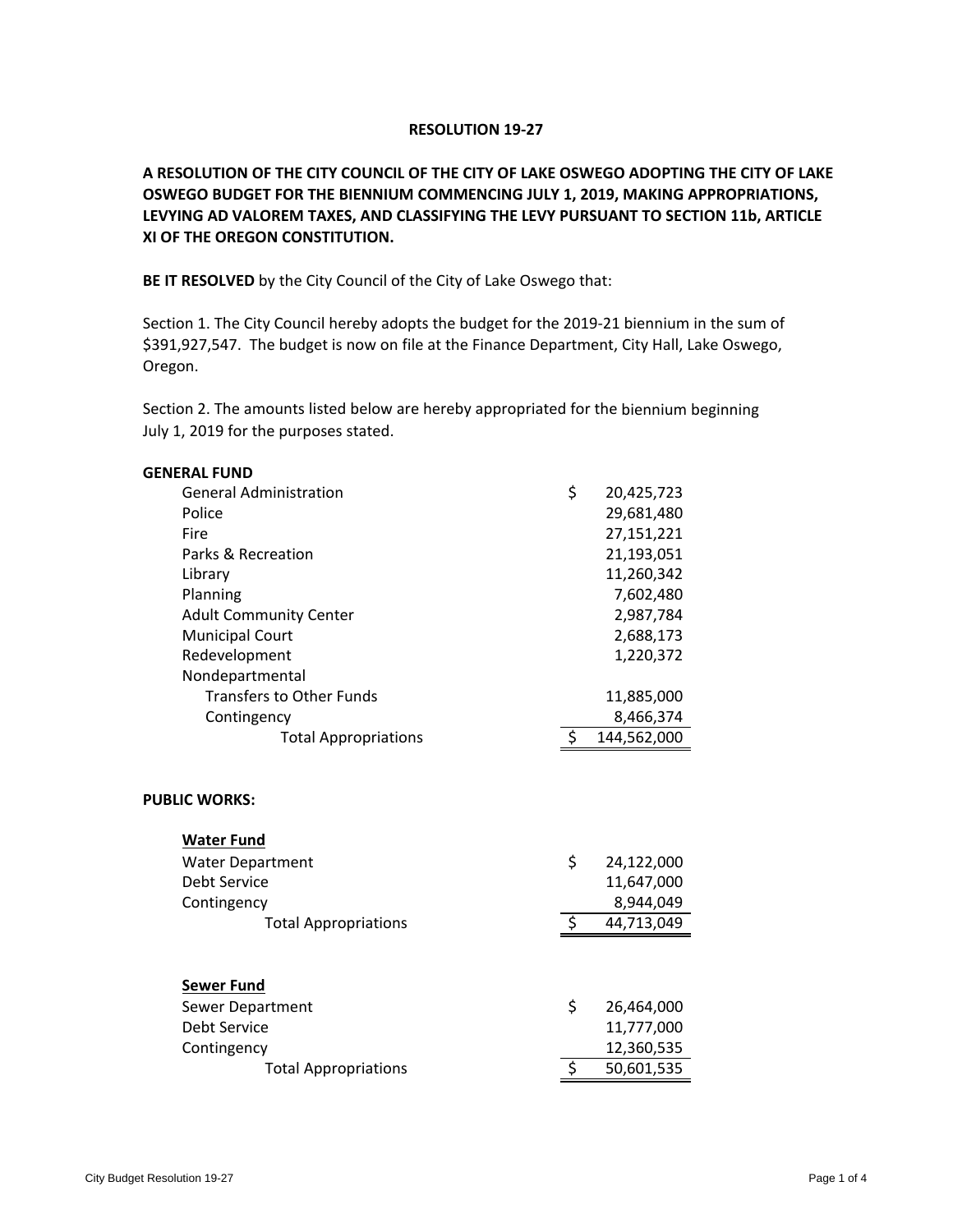| <b>Street Fund</b>                                        |                     |                        |
|-----------------------------------------------------------|---------------------|------------------------|
| <b>Street Department</b>                                  | \$                  | 25,087,000             |
| <b>Debt Service</b>                                       |                     | 1,600,000              |
| Contingency                                               |                     | 2,336,239              |
| <b>Total Appropriations</b>                               | $\ddot{\varsigma}$  | 29,023,239             |
|                                                           |                     |                        |
| <b>Stormwater Fund</b>                                    |                     |                        |
| <b>Stormwater Department</b>                              | \$                  | 7,913,000              |
| <b>Debt Service</b>                                       |                     | 453,000                |
| Contingency                                               |                     | 702,393                |
| <b>Total Appropriations</b>                               | $\ddot{\mathsf{S}}$ | 9,068,393              |
| <b>Public Works Support Services</b>                      |                     |                        |
| <b>Operations Services Department</b>                     | \$                  | 4,155,000              |
| Contingency                                               |                     | 61,252                 |
| <b>Total Appropriations</b>                               | \$                  | $\overline{4,}216,252$ |
|                                                           |                     |                        |
| <b>Systems Development Charges Fund</b>                   |                     |                        |
| Systems Development Charges Department                    | \$                  | 7,138,000              |
| Contingency                                               |                     | 10,021,717             |
| <b>Total Appropriations</b>                               | \$                  | 17,159,717             |
| <b>OTHER FUNDS:</b><br><b>City/LORA Debt Service Fund</b> |                     |                        |
| <b>Materials &amp; Services</b>                           |                     | 11,220,000             |
| <b>Debt Service</b>                                       | \$<br>\$<br>\$      | 8,147,000              |
| <b>Total Appropriations</b>                               |                     | 19,367,000             |
| <b>Engineering Fund</b>                                   |                     |                        |
| <b>Engineering Department</b>                             | \$                  | 9,735,000              |
| Contingency                                               |                     | 273,458                |
| <b>Total Appropriations</b>                               | \$                  | 10,008,458             |
| <b>Building Fund</b><br><b>Building Department</b>        | \$                  | 5,072,000              |
| Contingency                                               |                     | 545,000                |
| <b>Total Appropriations</b>                               | \$                  | 5,617,000              |
| <b>Bonded Debt Service Fund</b>                           |                     |                        |
| Debt Service                                              |                     | 3,969,000              |
| <b>Total Appropriations</b>                               | $rac{5}{5}$         | 3,969,000              |

.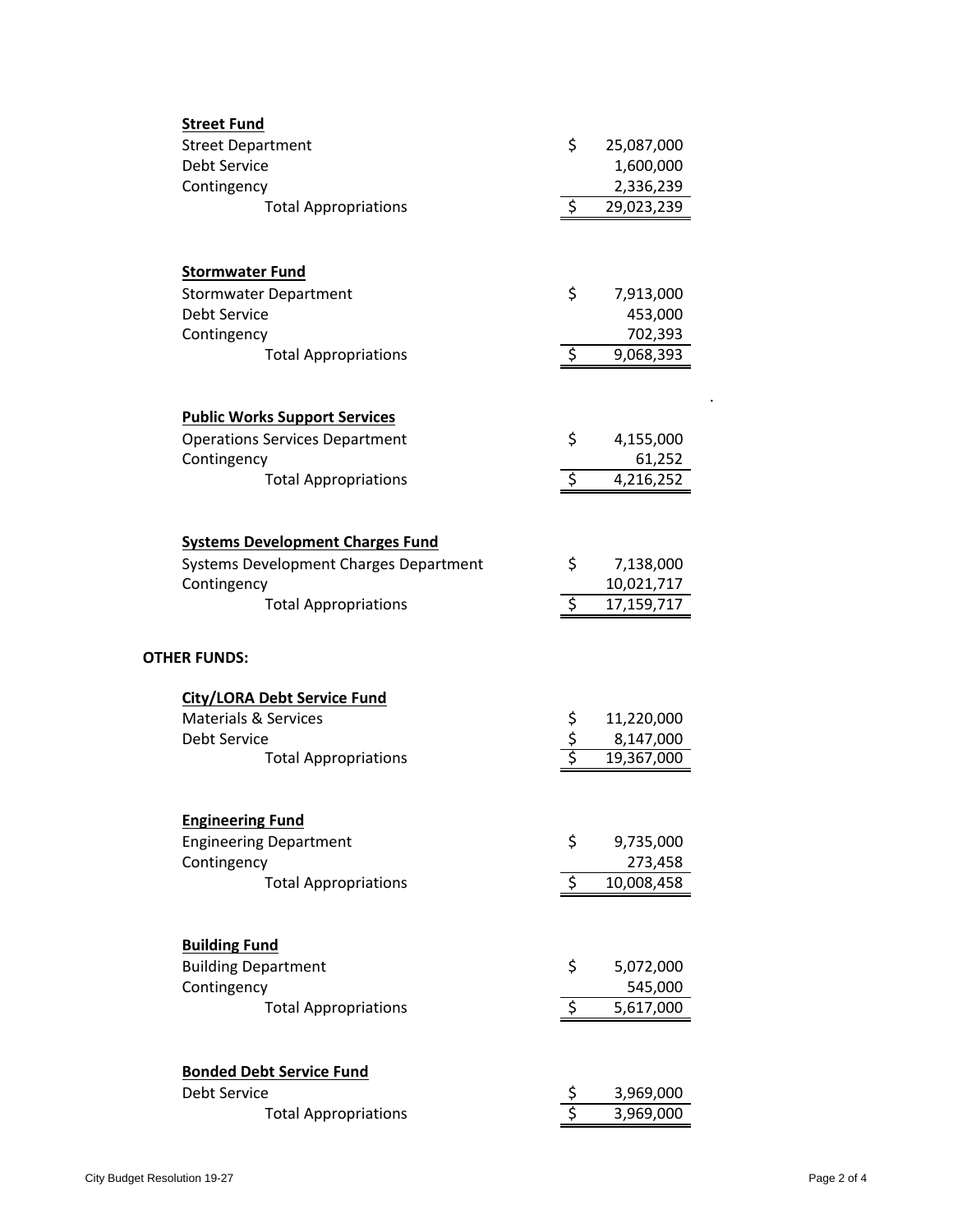| <b>Tennis Facility Fund</b>                                                    |        |                          |
|--------------------------------------------------------------------------------|--------|--------------------------|
| <b>Tennis Facility Department</b>                                              | \$     | 926,000                  |
| Contingency                                                                    |        | 49,000                   |
| <b>Total Appropriations</b>                                                    | \$     | 975,000                  |
|                                                                                |        |                          |
| <b>Tourism Fund</b>                                                            |        |                          |
| <b>Tourism Department</b>                                                      | \$     | 482,000                  |
| <b>Transfers to Other Funds</b>                                                |        | 280,000                  |
| Contingency                                                                    |        | 257,658                  |
| <b>Total Appropriations</b>                                                    | \$     | 1,019,658                |
| <b>Trolley Fund</b><br>Trolley                                                 | \$     | 266,000                  |
| Contingency                                                                    |        | 399,634                  |
| <b>Total Appropriations</b>                                                    | \$     | 665,634                  |
|                                                                                |        |                          |
| <b>Public Art Fund</b>                                                         |        |                          |
| <b>Public Art</b>                                                              | s<br>S | 260,000                  |
| <b>Total Appropriations</b>                                                    |        | 260,000                  |
| <b>Parks Bond Fund</b><br>Parks Bond Department<br><b>Total Appropriations</b> |        | 12,400,000<br>12,400,000 |
| <b>ACC Endowment Fund</b>                                                      |        |                          |
| <b>Transfers to Other Funds</b>                                                |        | 180,000                  |
| <b>Total Appropriations</b>                                                    |        | 180,000                  |
| <b>Library Endowments Fund</b>                                                 |        |                          |
| <b>Transfers to Other Funds</b>                                                |        | 57,000                   |
| <b>Total Appropriations</b>                                                    |        | 57,000                   |
| <b>Capital Reserve Fund</b>                                                    |        |                          |
| <b>Capital Reserve Activity</b>                                                |        | 3,200,000                |
| <b>Total Appropriations</b>                                                    | s<br>S | 3,200,000                |
| <b>Summary Totals for All Funds</b>                                            |        |                          |
| <b>Total Appropriations</b>                                                    | \$     | 357,062,935              |
| <b>Total Unappropriated and Reserves Amounts</b>                               |        | 34,864,612               |
| TOTAL ADOPTED BUDGET for 2019-21                                               | \$     | 391,927,547              |
|                                                                                |        |                          |